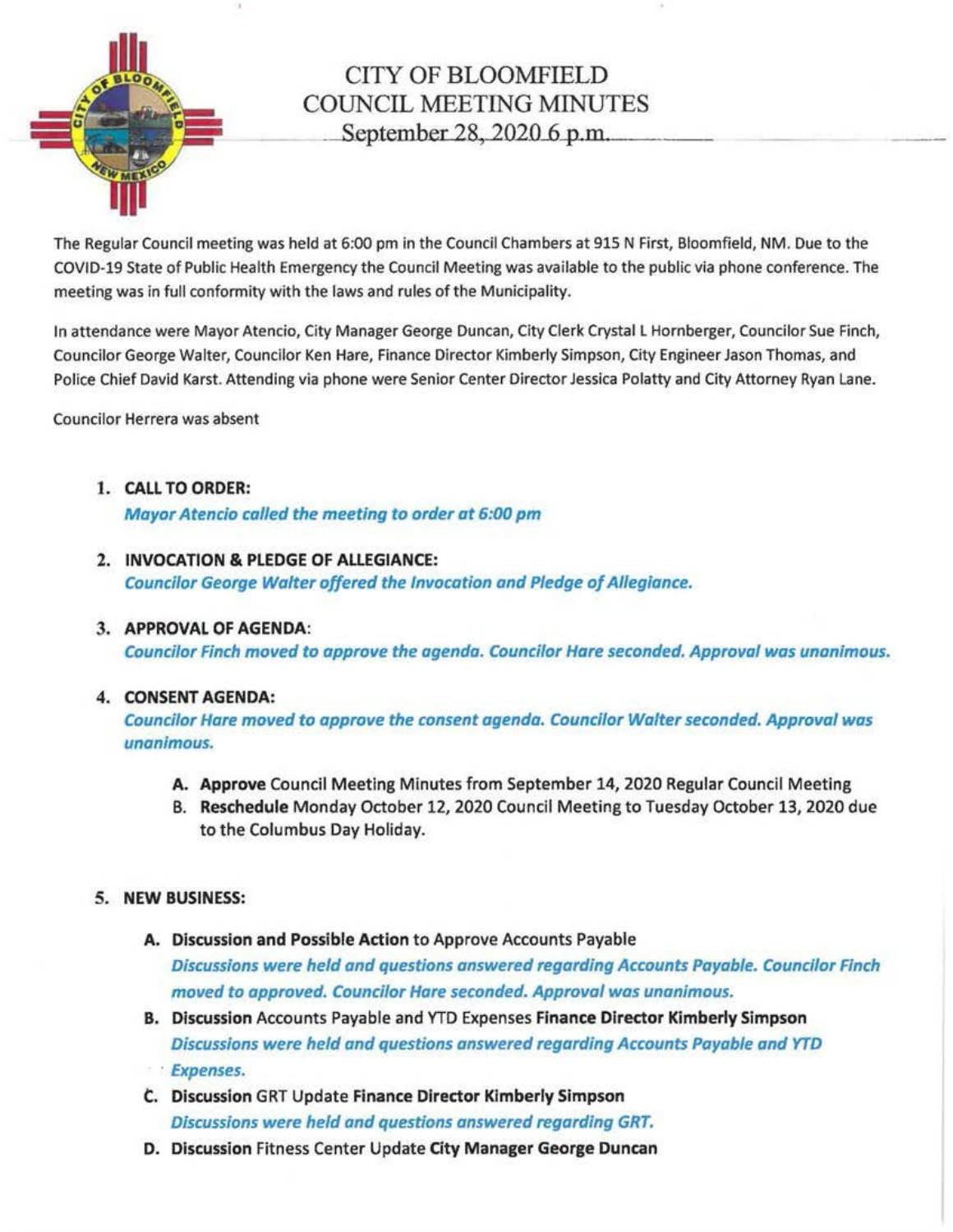Discussions were held and questions answered regarding the update on the Fitness Center.

E. Discussion and Possible Action to Approve Resolution 2020-19 a Resolution Adopting the FY 2022-2026 Senior Center Infrastructure Capital Improvement Plan (ICIP) Senior Center Director Jessica Polatty

Senior Center Director Jessica Pa/atty requested approval of Resolution 2020-19 a Resolution Adopting the FY 2022-2026 Senior Center Infrastructure Capital Improvement Plan (ICIP). Councilor Finch moved *to* approve and Councilor Walter seconded. Approval was unanimous.

- F. Discussion and Possible Action to Approve a Memorandum of Understanding with the City of Aztec Animal Control Facility City Manager George Duncan City Manager George Duncan requested approval of a Memorandum of Understanding with the City of Aztec Animal Control Facility. Councilor Hare moved to approve. Councilor Finch seconded. Approval was unanimous.
- G. Discussion and Possible Action to Approve Intent to Adopt Ordinance 489 Amending Ordinance No. 186 Relating to Fire Prevention and Protection. Police Chief David Karst Police Chief David Karst requested approval of an Intent to Adopt Ordinance 489 Amending Ordinance No. 186 Relating to Fire Prevention and Protection. Councilor Hare moved to approve. Councilor Finch seconded. Approval was unanimous.
- H. Discussion and Possible Action to Approve Intent to Adopt Ordinance 490 Amending Ordinance 94 Relating to Offenses. Police Chief David Karst Police Chief David Karst requested approval of an Intent to Adopt Ordinance 490 Amending Ordinance 94 Relating to Offenses. Councilor Walter moved to approve. Councilor Hare seconded. Approval was unanimous.
- I. Discussion and Possible Action to Approve Intent to Adopt Ordinance 491 Amending Ordinance 39, 149, 160, 163, 172, 266, 311, 341, 355, 468 Relating to Taxation Police Chief David Karst

Police Chief David Karst requested approval of an Intent to Adopt Ordinance 491 Amending Ordinance 39, 149, 160, 163, 172, 266, 311, 341, 355, 468 Relating to Taxation. Councilor Walter moved to approve. Councilor Hare seconded. Approval was unanimous.

- J. Discussion and Possible Action to Approve Change Order No. 1 for the East Tank Rehabilitation Project City Engineer Jason Thomas City Engineer Jason Thomas requested approval of Change Order No. 1 for the East Tank Rehabilitation Project. Councilor Finch moved to approve. Councilor Hare seconded. Approval was unanimous.
- 6. UNFINISHED BUSINESS: